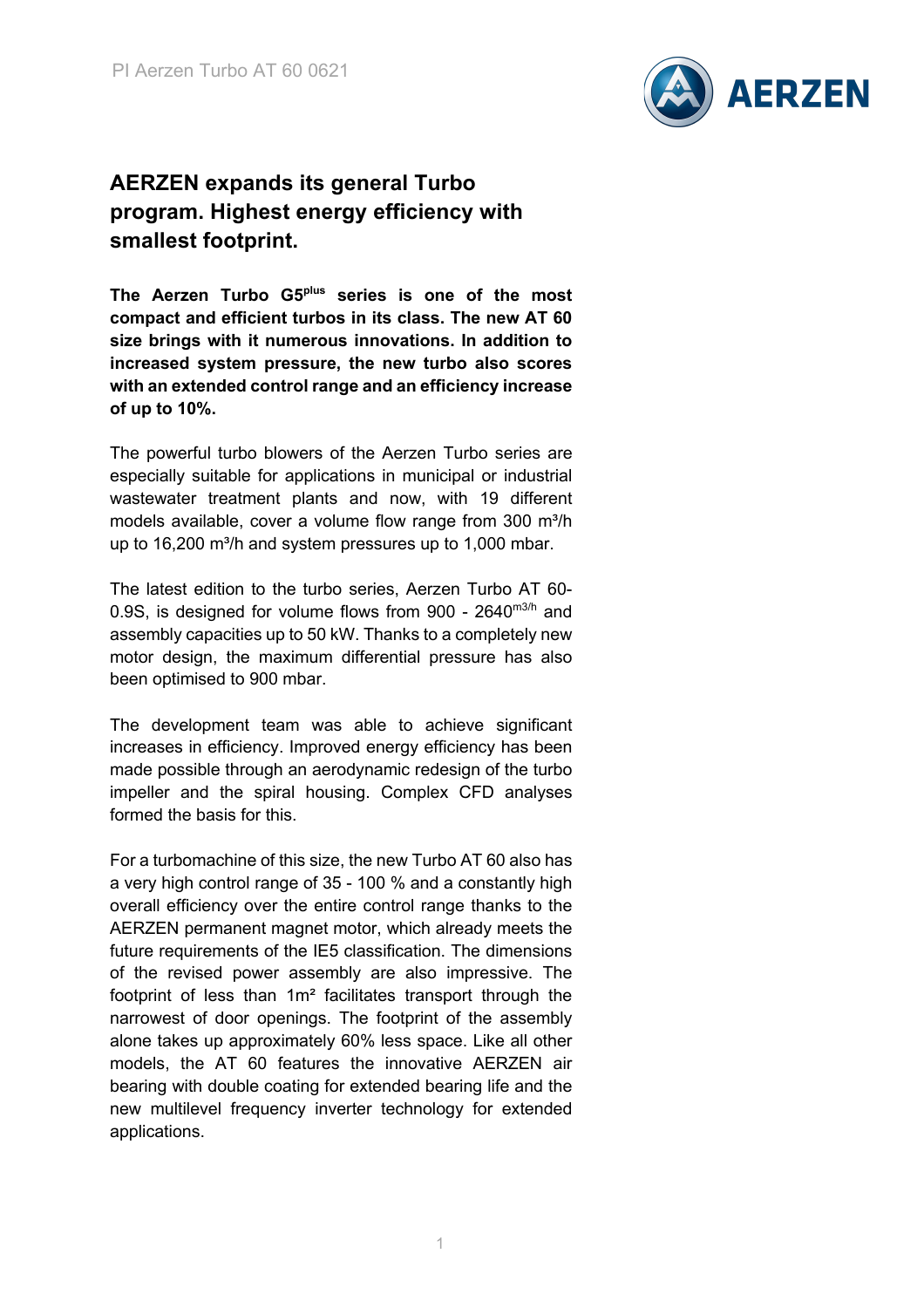

## **All the advantages at a glance:**

- Increased energy efficiency of up to 10%; highest possible efficiency up to 44m<sup>3</sup>/min
- Footprint  $< 1$  m<sup>2</sup>
- Extended control range of 35-100% and constantly high overall efficiency
- Extended bearing life, thanks to innovative AERZEN air bearing with double coating, up to 80,000 operating hours independent of start-stop cycles, highest reliability even under extreme operating conditions and pressure fluctuations
- Low noise operation of 72-73 dB(A)
- Lowest maintenance effort, with only regular filter change required
- Extended application possibilities at ambient temperatures up to 50°C
- Active pump protection by means of automatic speed increase
- Comfortable turbo control
- 100% oil-free
- Plug & Play solution through integrated control and power cabinet

| As of: | 06/2021 |
|--------|---------|
|        |         |

Scope: 423 words / 2707 characters (with blanks)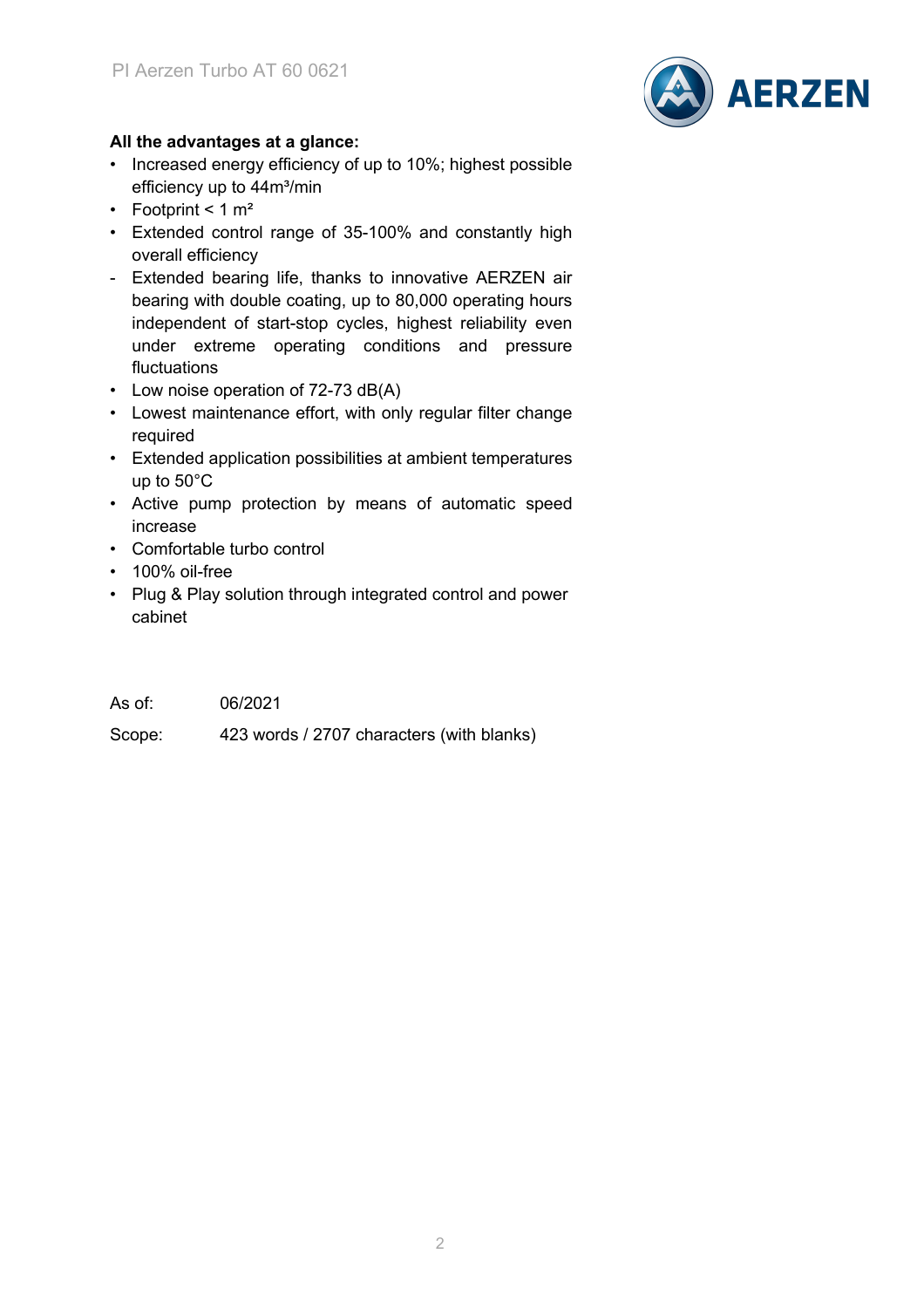

## **The company**

Industrial plants all over the world are supplied with gaseous media using AERZEN blowers and compressors. The innovative AERZEN machine technology represents experience gained over more than 150 years of company history. The range of products includes rotary lobe compressors, positive displacement blowers, turbo blowers and screw compressors. AERZEN blowers and compressors are DIN EN ISO 9001 quality tested and certified. The range of products is flexible and offers besides standard products customised special solutions.

#### **(We had already adapted the text last year!)**

The AERZEN product portfolio is flexible and offers, besides standard products, customised special solutions. Digital services can be used to increase efficiency, availability and productivity in a sustainable and future-oriented manner.

In addition, AERZEN After Sales Service offers a wide range of services - from full maintenance contracts to repairs and modernisations of existing plants.

### **Press and media contact:**

Sebastian Meißler Aerzener Maschinenfabrik GmbH Reherweg 28 31855 Aerzen, Germany Phone: +49 5154/81-9970